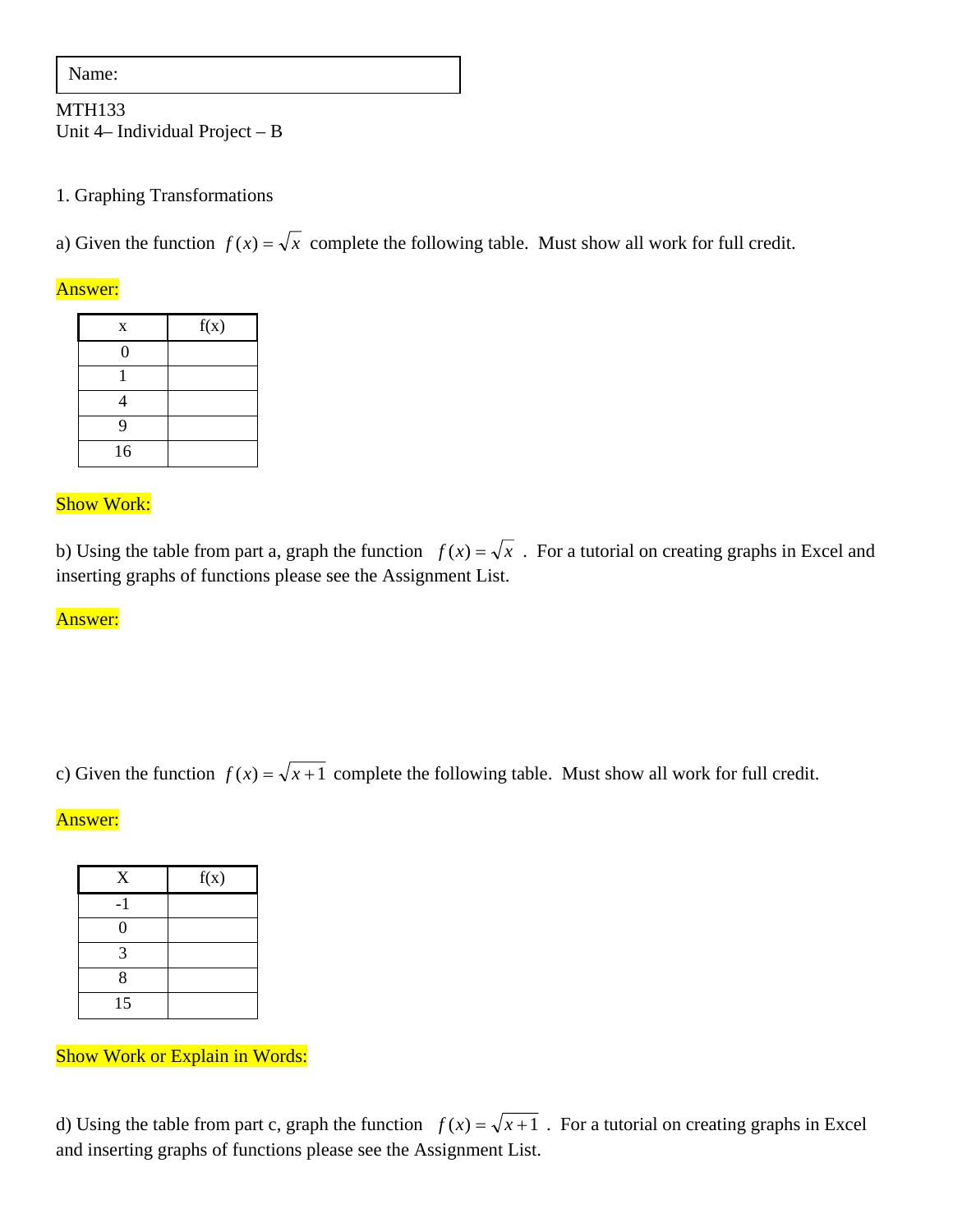#### Answer:

e) Given the graph of y=f(x) describe in words the transformation of y=f(x+1).

# Answer:

2) Find the domain of the function and express the answer in interval notation. Explain in words or show the calculations for full credit.

a)  $f(x) = 3x - 1$ 

Answer: Show Work or Explain in Words:

b)  $g(x) = \sqrt{x+5}$ 

Answer: Show Work or Explain in Words:

c) 
$$
f(x) = \frac{16x}{x^2 + 9}
$$

Answer: Show Work or Explain in Words:

d)  $g(x) = 13x^2 - 5x + 9$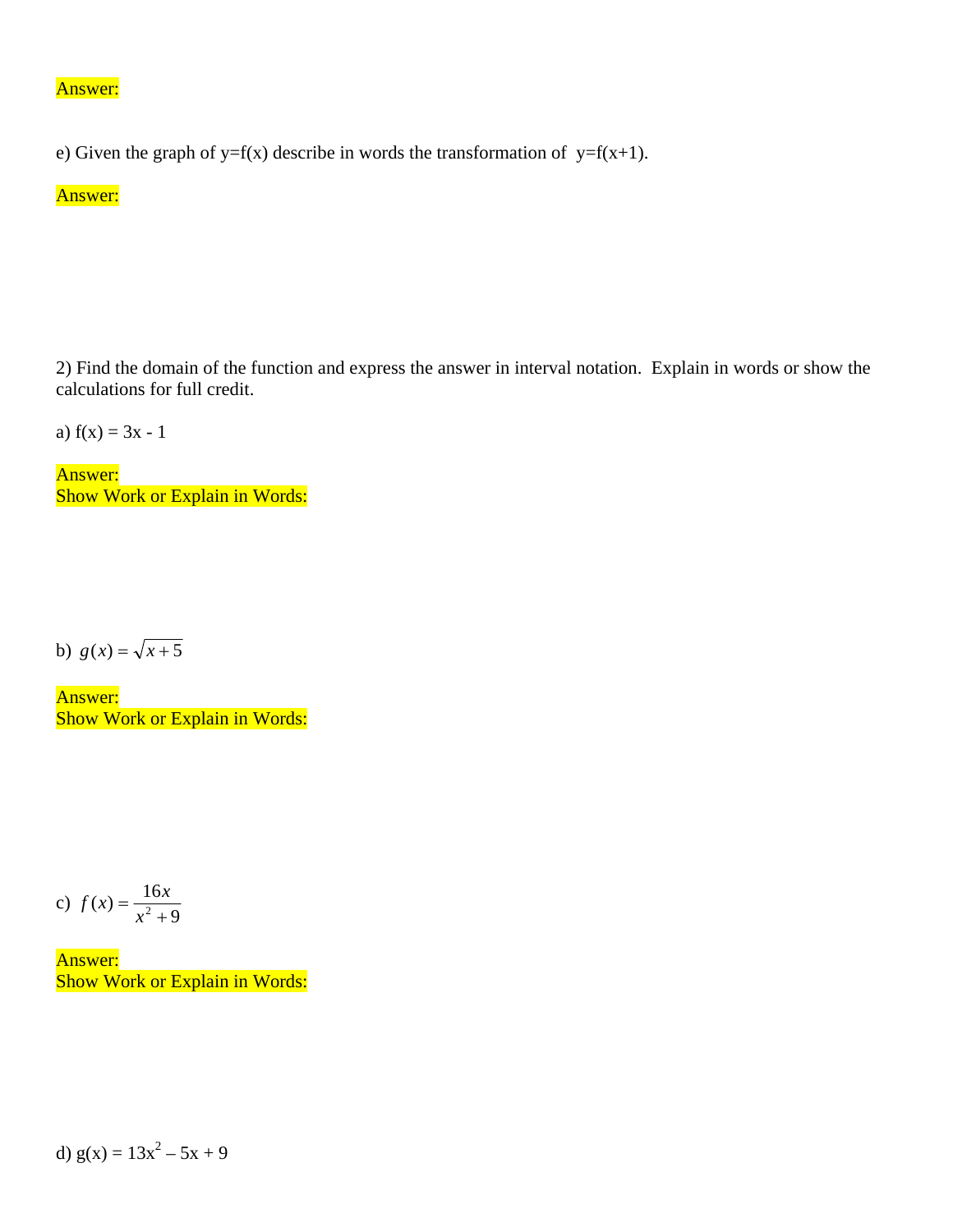Answer: Show Work or Explain in Words:

e) 
$$
f(x) = \frac{6}{x-5}
$$

Answer: Show Work or Explain in Words:

3. Finding equations of asymptotes of rational functions. Recall that asymptotes are lines therefore the answer must be given as an equation of a line.

a) Find the equations of both the horizontal and vertical asymptotes of the rational function  $f(x) = \frac{5x-1}{x^2+9}$ 

Answer: Horizontal: Vertical:

Show Work or Explain in Words:

b) Find the equations of both the horizontal and vertical asymptotes of the rational function  $f(x) = \frac{2x^2 + 8}{x - 1}$  $f(x) = \frac{2x^2 + 1}{x-1}$ 

Answer: Horizontal: Vertical:

Show Work or Explain in Words: